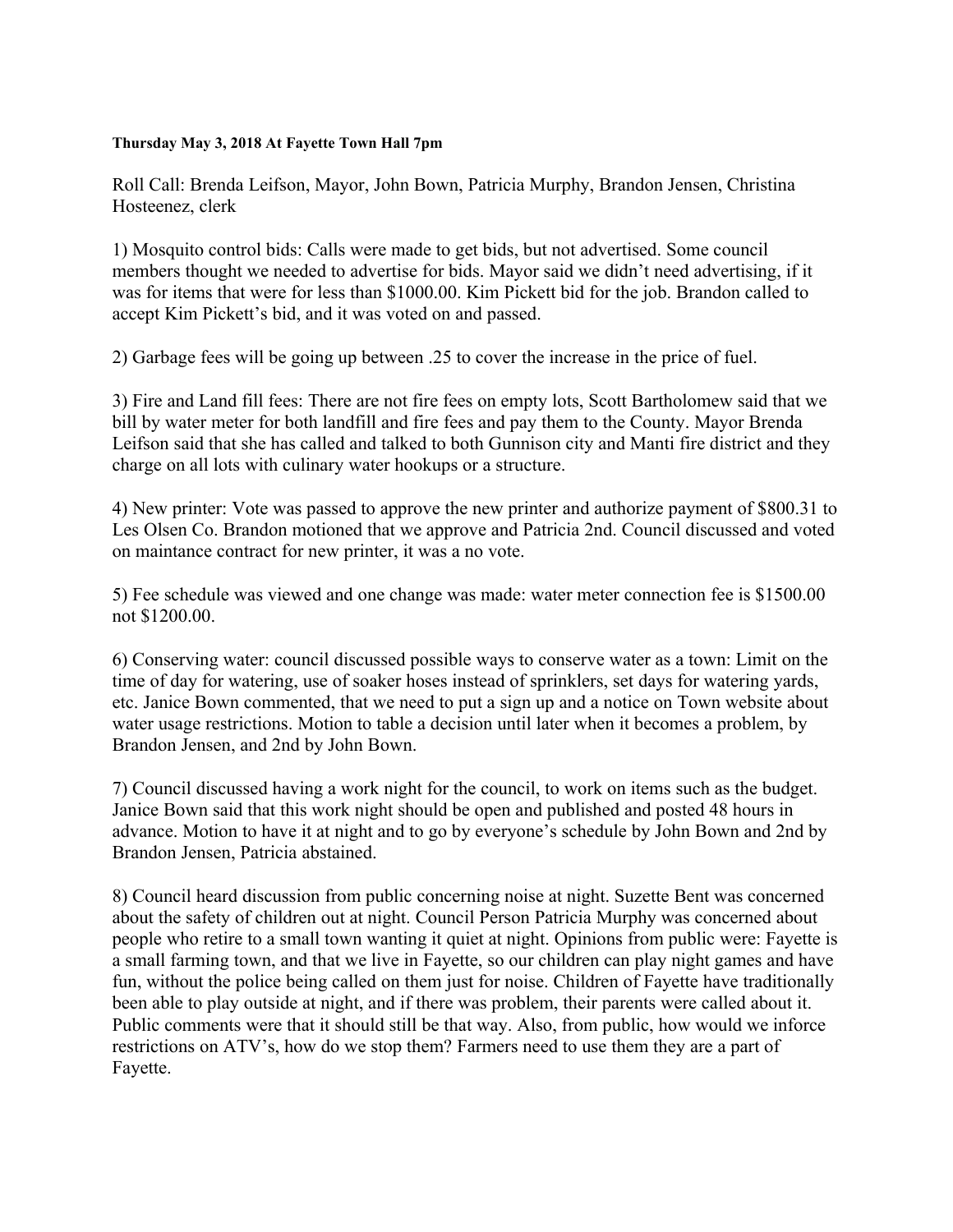9) Brandon mentioned that maybe we should change the day each month that late fees are applied to the utility bills.

10) Brenda talk to the council about the Gunnison Library fee, if the town should pay it for the next year.

11) Budget: Council decided to save it for work night. Motioned by Patricia Murphy, and 2nd by Brandon Jensen and John Bown.

12) Patricia Murphy asked for and made a motion that the council allow \$250.00 a quarter to be spent on office supplies, without council permission. It was 2nd by John Bown.

13) Nathan King has passed Water Handlers Test, He is now our new water handler.

14) Council Person Patricia Murphy

dihttps://fayetteutah.com/wp-content/uploads/2020/05/Thursday-Aug-2-2018.docxscussed the malware attack on the town web page. She has put up web fence protection. Also, Patricia discussed that John Iverson has mentioned that the Town might want to put in a 200,000 gallon water storage tank.

15) Council Person Brandon discussed planning and zoning meeting, and that Bob and Janice Bown had asked about putting gravel out front of their north lot. Also, that Lamar Bartholomew had requested a variance for his fence on the north end of his property. Brandon also discussed putting flags out for Memorial Day.

16) Scott Bartholomew stated that the council can't have an Executive meeting for discussion of new town council person, delinquent accounts, contacting the State Auditor, discussing public relations, because they need to be open and public. Scott also said that is applying for a CIB Grant to fix the survey problems of Fayette.

17) Jared Hansen and Rick Hammond have both expressed a desire to be on the Town Council, and fill the new vacancy.

18) Scott Bartholomew also told us that we cannot have family members of town officials as paid employees. Lee Leifson was already Dog Catcher for Fayette, before Brenda was elected. Lee Leifson resigned as dog catcher at this meeting. Lee also resigned from Planning and Zoning committee.

Christina Hosteenez, Town Recorder

| Brenda Leifson |  |
|----------------|--|
|                |  |

| Brandon Jensen |  |  |
|----------------|--|--|
|                |  |  |

Patricia Murphy